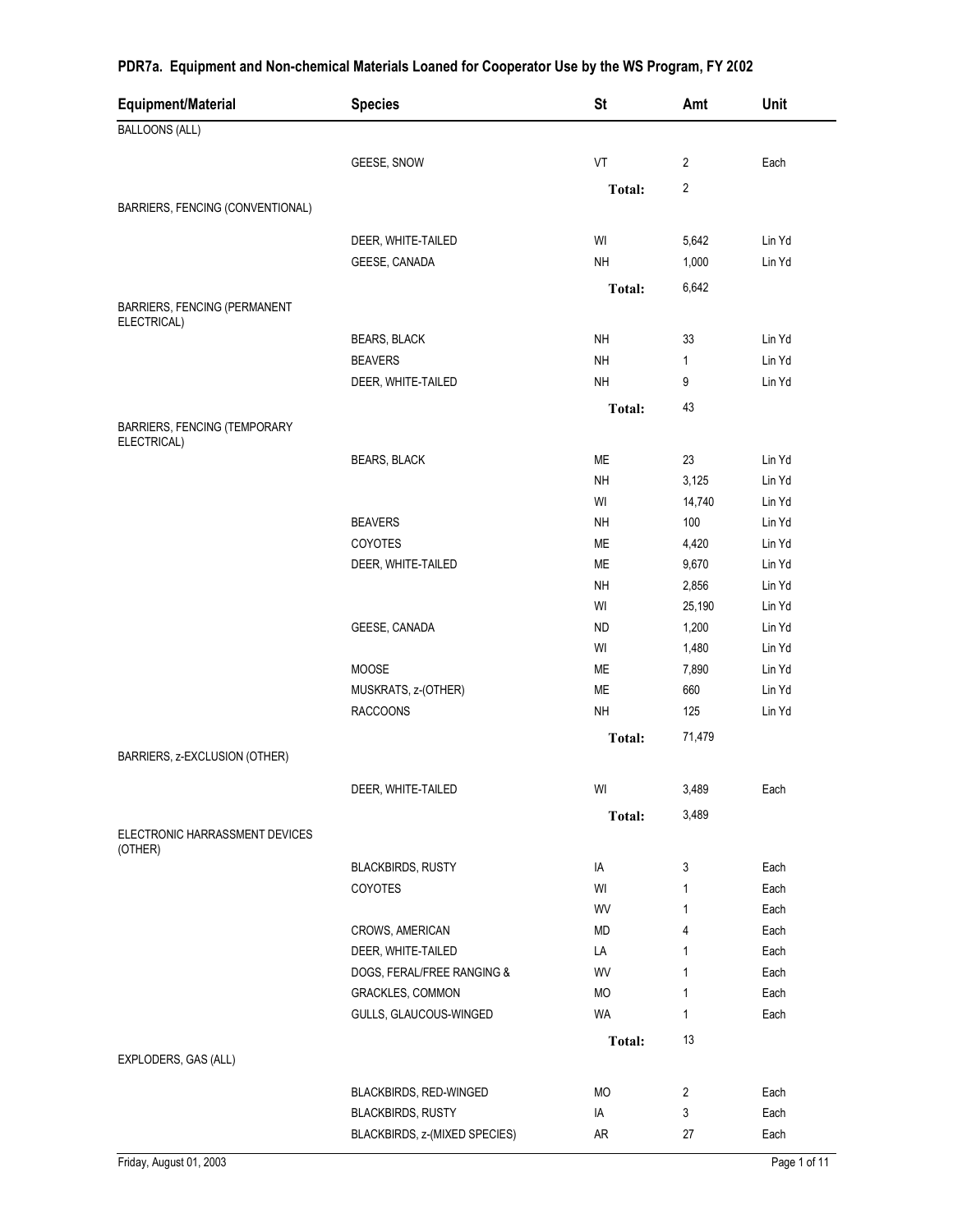| Equipment/Material   | <b>Species</b>                | <b>St</b>                                               | Amt                       | Unit         |
|----------------------|-------------------------------|---------------------------------------------------------|---------------------------|--------------|
| EXPLODERS, GAS (ALL) |                               |                                                         |                           |              |
|                      | BLACKBIRDS, z-(MIXED SPECIES) | LA                                                      | 96                        | Each         |
|                      |                               | ME                                                      | $\mathbf{1}$              | Each         |
|                      |                               | MO                                                      | 11                        | Each         |
|                      |                               | MS                                                      | $\sqrt{2}$                | Each         |
|                      |                               | MT                                                      | $\overline{2}$            | Each         |
|                      |                               | <b>ND</b>                                               | 53                        | Each         |
|                      |                               | SD                                                      | $\boldsymbol{7}$          | Each         |
|                      |                               | TX                                                      | $\sqrt{2}$                | Each         |
|                      |                               | UT                                                      | $\mathbf{1}$              | Each         |
|                      |                               | $\ensuremath{\mathsf{W}}\xspace\ensuremath{\mathsf{I}}$ | $\boldsymbol{6}$          | Each         |
|                      | CORMORANTS, DOUBLE-CRESTED    | MO                                                      | 9                         | Each         |
|                      |                               | <b>MS</b>                                               | $\mathbf 5$               | Each         |
|                      | COYOTES                       | OK                                                      | 1                         | Each         |
|                      |                               | TX                                                      | $\sqrt{2}$                | Each         |
|                      | CRANES, SANDHILL              | <b>NM</b>                                               | $\sqrt{2}$                | Each         |
|                      |                               | TX                                                      | $\mathsf 3$               | Each         |
|                      |                               | $\ensuremath{\mathsf{W}}\xspace\ensuremath{\mathsf{I}}$ | 96                        | Each         |
|                      | CROWS, AMERICAN               | AR                                                      | $\boldsymbol{7}$          | Each         |
|                      |                               | LA                                                      | $\mathbf{1}$              | Each         |
|                      |                               | ME                                                      | $\mathbf{1}$              | Each         |
|                      |                               | OH                                                      | $\ensuremath{\mathsf{3}}$ | Each         |
|                      |                               | <b>WA</b>                                               | $\sqrt{2}$                | Each         |
|                      |                               | $\mathsf{W}\mathsf{I}$                                  | $\mathbf{1}$              | Each         |
|                      | DEER, WHITE-TAILED            | ${\sf AR}$                                              | $\sqrt{5}$                | Each         |
|                      |                               | C <sub>T</sub>                                          | $\mathbf{1}$              | Each         |
|                      |                               | GA                                                      | $\ensuremath{\mathsf{3}}$ | Each         |
|                      |                               | LA                                                      | $\ensuremath{\mathsf{3}}$ | Each         |
|                      |                               | <b>ND</b>                                               | $\sqrt{2}$                | Each         |
|                      |                               | OH                                                      | $\sqrt{3}$                | Each         |
|                      |                               | OK                                                      | $\boldsymbol{6}$          | Each         |
|                      |                               | WI                                                      | $35\,$                    | Each         |
|                      | DUCKS, DABBLING (OTHER)       | ${\sf AR}$                                              | 9                         | Each         |
|                      |                               | LA                                                      | 4                         | Each         |
|                      | EGRETS, CATTLE                | OK                                                      | $\boldsymbol{2}$          | Each         |
|                      |                               | TX                                                      | 1                         | Each         |
|                      | EGRETS/HERONS/CORMORANTS      | <b>MS</b>                                               | 1                         | Each         |
|                      | EGRETS/HERONS/IBIS (MIXED)    | ${\sf AR}$                                              | 1                         | Each         |
|                      |                               | FL                                                      | 2                         | Each         |
|                      | GEESE, CANADA                 | AR                                                      | 4                         | Each         |
|                      |                               | ID                                                      | 9                         | Each         |
|                      |                               | MT                                                      | $\overline{2}$            | Each         |
|                      |                               | <b>ND</b>                                               | $35\,$                    | Each         |
|                      |                               | OH<br>OK                                                | 1<br>3                    | Each<br>Each |
|                      |                               | ${\sf OR}$                                              | 2                         | Each         |
|                      |                               | TN                                                      | 1                         | Each         |
|                      |                               | TX                                                      | 2                         | Each         |
|                      |                               |                                                         |                           |              |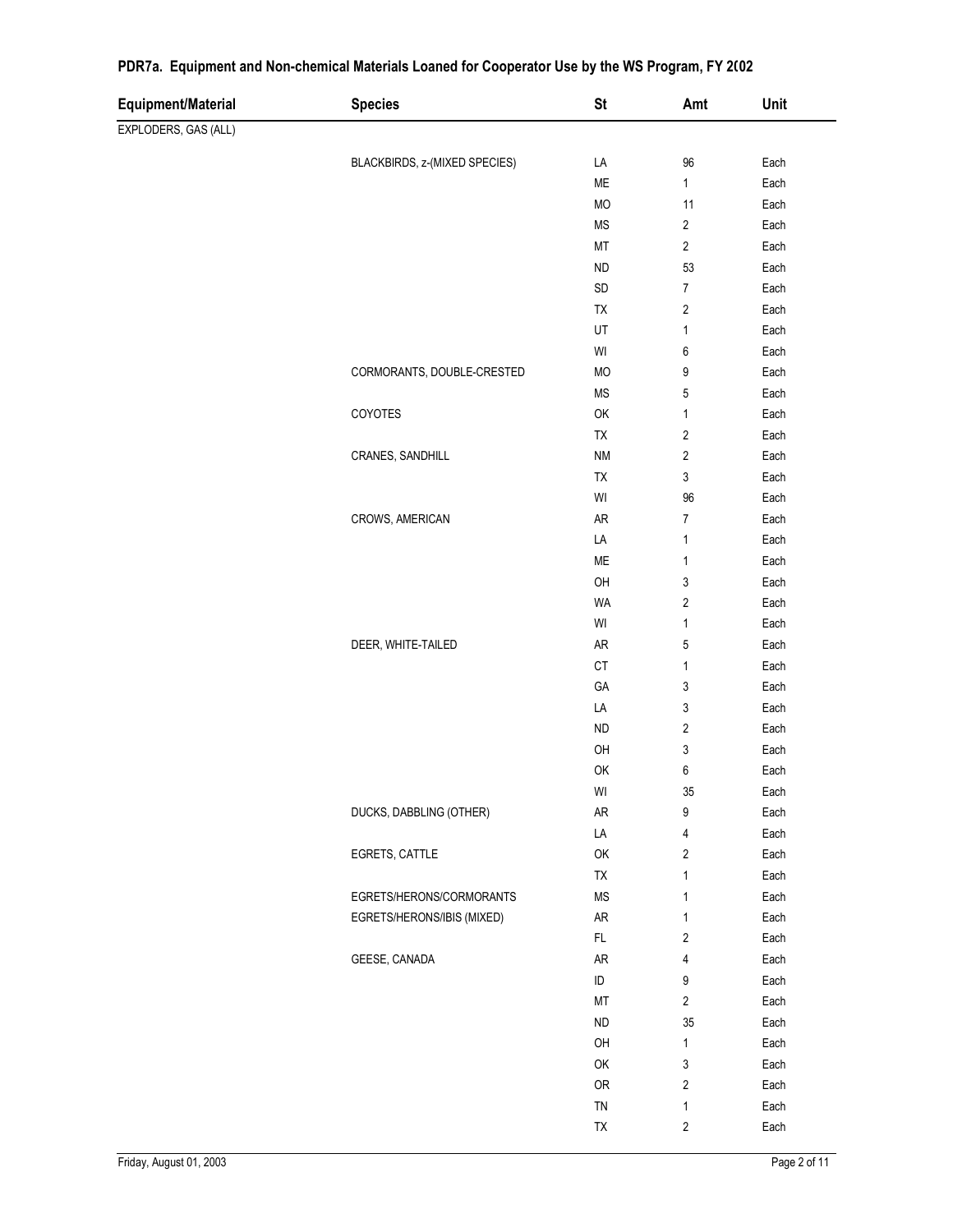| Equipment/Material   | <b>Species</b>             | <b>St</b>     | Amt            | Unit |
|----------------------|----------------------------|---------------|----------------|------|
| EXPLODERS, GAS (ALL) |                            |               |                |      |
|                      | GEESE, CANADA              | WI            | 123            | Each |
|                      | GEESE, SNOW                | LA            | 10             | Each |
|                      | HOGS, FERAL                | ТX            | 4              | Each |
|                      | JAYS, BLUE                 | WI            | $\mathbf{1}$   | Each |
|                      | PHEASANT, RING-NECKED      | HI            | $\mathbf{1}$   | Each |
|                      | RAVENS, COMMON             | <b>NM</b>     | 4              | Each |
|                      |                            | VT            | 1              | Each |
|                      | ROBINS, AMERICAN           | <b>OR</b>     | $\mathbf{1}$   | Each |
|                      | SPARROWS, HOUSE/ENGLISH    | <b>ND</b>     | 3              | Each |
|                      | STARLINGS, EUROPEAN        | ID            | 3              | Each |
|                      |                            | MO            | 1              | Each |
|                      |                            | OK            | $\mathbf{1}$   | Each |
|                      |                            | OR            | 10             | Each |
|                      | TURKEY, WILD (ALL)         | MA            | 1              | Each |
|                      |                            | WI            | 12             | Each |
|                      | <b>VULTURES, BLACK</b>     | OK            | $\mathbf{1}$   | Each |
|                      | VULTURES, TURKEY           | AR            | $\mathbf{1}$   | Each |
|                      | VULTURES, z-(MIXED)        | AR            | $\mathbf{1}$   | Each |
|                      |                            | OH            | $\mathbf{1}$   | Each |
|                      |                            | <b>TX</b>     | 1              | Each |
|                      | WADING BIRDS (OTHER)       | LA            | 28             | Each |
|                      |                            | Total:        | 692            |      |
| FLAGS, NON-MYLAR     |                            |               |                |      |
|                      |                            |               |                |      |
|                      | GEESE, CANADA              | OR            | 12             | Each |
|                      |                            | <b>WA</b>     | 20             | Each |
|                      |                            | WI            | 10             | Each |
|                      |                            | <b>Total:</b> | 42             |      |
| <b>GLUE BOARDS</b>   |                            |               |                |      |
|                      | RATS, BLACK (ROOF)         | TX            | 1              | Each |
|                      |                            |               |                |      |
|                      |                            | Total:        | $\mathbf{1}$   |      |
| LIGHTS (ALL)         |                            |               |                |      |
|                      | WOLVES, GRAY/TIMBER        | MN            | 12             | Each |
|                      |                            | <b>Total:</b> | 12             |      |
| NETS, MIST           |                            |               |                |      |
|                      |                            |               |                |      |
|                      | MOCKINGBIRDS, NORTHERN     | IN            | 1              | Each |
|                      |                            | <b>Total:</b> | $\mathbf{1}$   |      |
| NETS, z-(OTHER)      |                            |               |                |      |
|                      | DOGS, FERAL/FREE RANGING & | <b>TX</b>     | 1              | Each |
|                      | <b>MALLARDS</b>            | NH            | 1              | Each |
|                      |                            |               |                |      |
| PYROTECHNICS (ALL)   |                            | Total:        | $\overline{c}$ |      |
|                      |                            |               |                |      |
|                      | <b>BEARS, BLACK</b>        | NH            | $\overline{2}$ | Each |
|                      | BEARS, GRIZZLY             | МT            | 1              | Each |

á,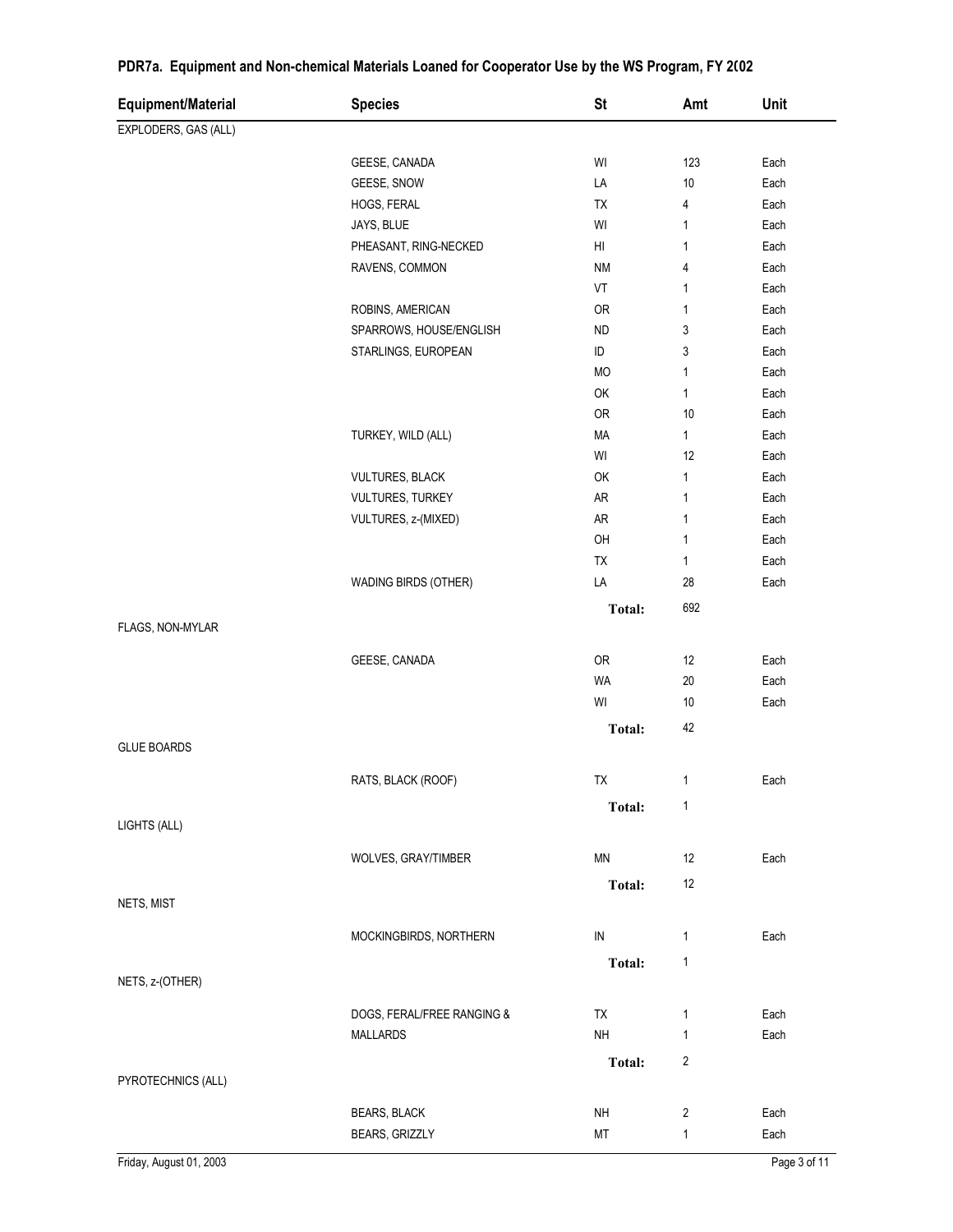| Equipment/Material                           | <b>Species</b>             | <b>St</b>             | Amt                     | Unit         |
|----------------------------------------------|----------------------------|-----------------------|-------------------------|--------------|
| PYROTECHNICS (ALL)                           |                            |                       |                         |              |
|                                              |                            |                       |                         |              |
|                                              | CORMORANTS, DOUBLE-CRESTED | MI<br>VT              | 100                     | Each         |
|                                              |                            |                       | 25                      | Each         |
|                                              | CROWS, AMERICAN            | NH                    | $\mathbf{1}$            | Each         |
|                                              | DEER, WHITE-TAILED         | <b>NH</b><br>$\sf NH$ | 4                       | Each         |
|                                              | FOXES, RED                 | ME                    | $\mathbf{1}$            | Each         |
|                                              | GEESE, CANADA              | $\sf NH$              | 3                       | Each         |
|                                              |                            |                       | 5<br>1                  | Each         |
|                                              |                            | PA<br>VT              | 13                      | Each<br>Each |
|                                              |                            |                       |                         |              |
|                                              |                            | WA<br>ME              | 1                       | Each         |
|                                              | <b>GULLS, HERRING</b>      |                       | $\mathbf{1}$            | Each         |
|                                              |                            | NH                    | $\sqrt{2}$              | Each         |
|                                              | GULLS, RING-BILLED         | VT                    | $\sqrt{2}$              | Each         |
|                                              | <b>MALLARDS</b>            | NH                    | $\mathbf{1}$            | Each         |
|                                              | MOOSE                      | NH                    | $\sqrt{2}$              | Each         |
|                                              | OSPREYS                    | ME                    | $\sqrt{2}$              | Each         |
|                                              | OWLS, GREAT HORNED         | <b>MS</b>             | $\mathbf{1}$            | Each         |
|                                              | PIGEONS, FERAL (ROCK DOVE) | VT                    | 1                       | Each         |
|                                              | STARLINGS, EUROPEAN        | WA                    | $\mathbf{1}$            | Each         |
|                                              | TURKEY, WILD (ALL)         | ME                    | 4                       | Each         |
|                                              |                            | NH                    | $\mathbf{1}$            | Each         |
|                                              |                            | VT                    | $\mathbf{1}$            | Each         |
|                                              | <b>VULTURES, BLACK</b>     | $\mathsf{AL}$         | 150                     | Each         |
|                                              |                            | MD                    | $\mathbf{1}$            | Each         |
|                                              |                            | <b>MS</b>             | 5                       | Each         |
|                                              | <b>VULTURES, TURKEY</b>    | MD                    | $\mathbf{1}$            | Each         |
|                                              |                            | NH                    | $\mathbf{1}$            | Each         |
|                                              | VULTURES, z-(MIXED)        | DE                    | $\mathbf{1}$            | Each         |
|                                              |                            | KY                    | $\mathbf{1}$            | Each         |
|                                              |                            | <b>Total:</b>         | 336                     |              |
| SCARECROWS (ALL) (OWL, SNAKE,<br>SILHOUETTE) |                            |                       |                         |              |
|                                              | GEESE, CANADA              | OR                    | 28                      | Each         |
|                                              |                            |                       | 28                      |              |
| SNARES, FOOT/LEG                             |                            | Total:                |                         |              |
|                                              |                            |                       |                         |              |
|                                              | <b>BEARS, BLACK</b>        | WY                    | $\mathbf{1}$            | Each         |
|                                              | <b>BOBCATS</b>             | ${\sf CA}$            | $\mathbf{1}$            | Each         |
|                                              |                            | Total:                | $\overline{\mathbf{c}}$ |              |
| SNARES, NECK                                 |                            |                       |                         |              |
|                                              |                            |                       |                         |              |
|                                              | <b>BEAVERS</b>             | GA                    | 4                       | Each         |
|                                              |                            | $\sf ID$              | 5                       | Each         |
|                                              |                            | WY                    | $\overline{7}$          | Each         |
|                                              | <b>BOBCATS</b>             | 0R                    | $\mathbf{1}$            | Each         |
|                                              | COYOTES                    | AL                    | $\overline{2}$          | Each         |
|                                              |                            | IA                    | 3                       | Each         |
|                                              | FOXES, RED                 | $\mathsf{AL}$         | 1                       | Each         |

 $\overline{\phantom{0}}$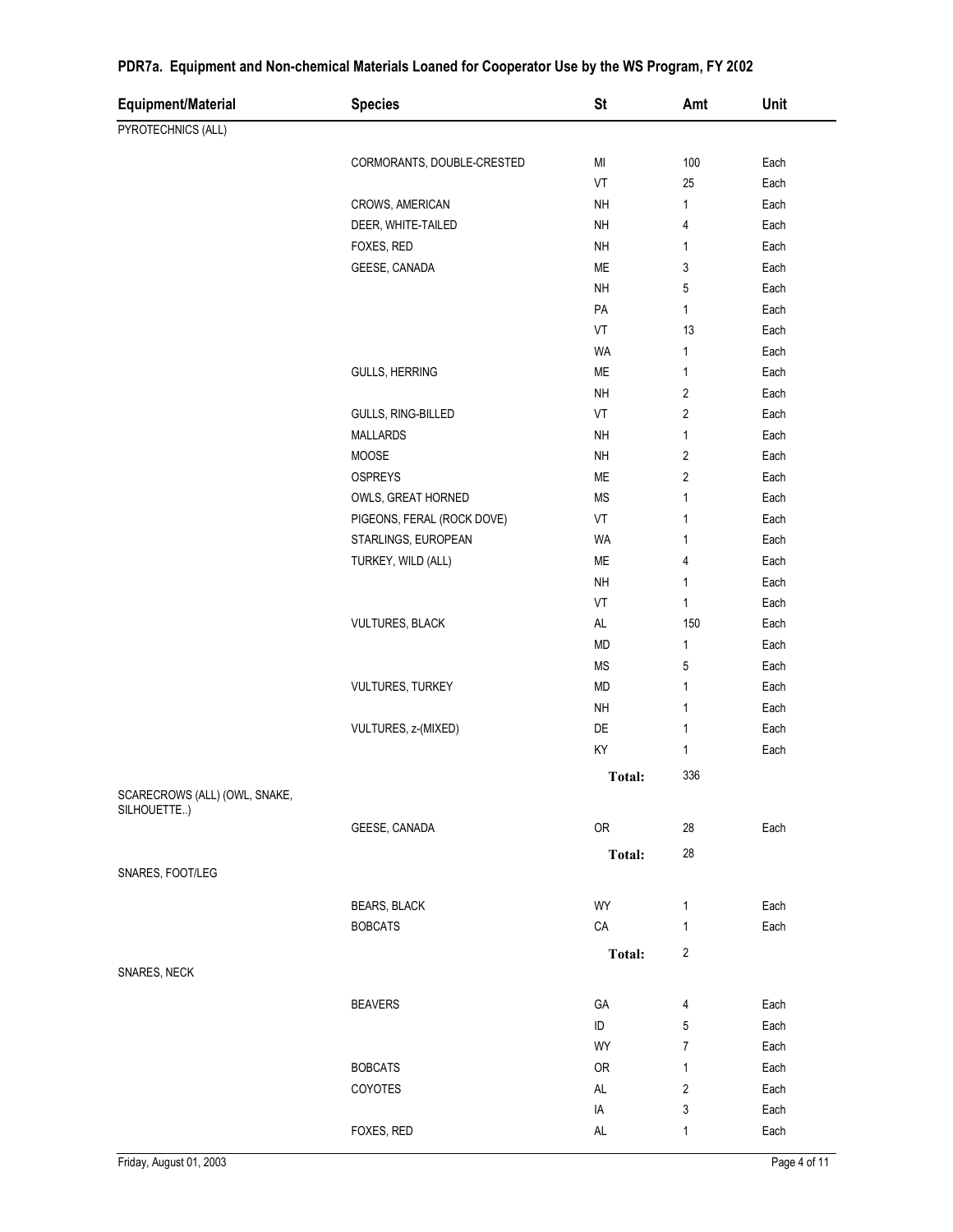| Equipment/Material | <b>Species</b>           | <b>St</b>                                               | Amt                       | Unit |
|--------------------|--------------------------|---------------------------------------------------------|---------------------------|------|
| SNARES, NECK       |                          |                                                         |                           |      |
|                    |                          |                                                         |                           |      |
|                    | FOXES, RED               | ${\sf ND}$                                              | $\ensuremath{\mathsf{3}}$ | Each |
|                    | OTTERS, RIVER            | GA                                                      | $\mathbf{1}$              | Each |
|                    |                          | Total:                                                  | $27\,$                    |      |
| TAPE, MYLAR        |                          |                                                         |                           |      |
|                    | GEESE, CANADA            | ${\sf ND}$                                              | $40\,$                    | Roll |
|                    |                          | OR                                                      | $50\,$                    | Roll |
|                    | <b>MALLARDS</b>          | ${\sf ND}$                                              | 40                        | Roll |
|                    | STARLINGS, EUROPEAN      | WA                                                      | 1                         | Roll |
|                    |                          | <b>Total:</b>                                           | 131                       |      |
| TRAPS, CAGE        |                          |                                                         |                           |      |
|                    |                          |                                                         |                           |      |
|                    | ARMADILLOS, NINE-BANDED  | FL.                                                     | $\sqrt{2}$                | Each |
|                    |                          | GA                                                      | $\overline{\mathbf{c}}$   | Each |
|                    |                          | LA                                                      | 5                         | Each |
|                    |                          | $\mathsf{MS}\xspace$                                    | $\sqrt{2}$                | Each |
|                    |                          | OK                                                      | $\mathbf 5$               | Each |
|                    |                          | TX                                                      | 44                        | Each |
|                    | <b>BADGERS</b>           | $\sf ID$                                                | $\overline{7}$            | Each |
|                    |                          | <b>ND</b>                                               | 1                         | Each |
|                    |                          | $\mathsf{W}\mathsf{I}$                                  | $\boldsymbol{6}$          | Each |
|                    | BEARS, BLACK             | $\mathsf{CA}$                                           | 5                         | Each |
|                    |                          | OR                                                      | 1                         | Each |
|                    | <b>BEAVERS</b>           | WV                                                      | 1                         | Each |
|                    | <b>BEAVERS, MOUNTAIN</b> | <b>WA</b>                                               | 8                         | Each |
|                    | <b>BOBCATS</b>           | ${\sf CA}$                                              | 4                         | Each |
|                    |                          | <b>NV</b>                                               | $\mathbf{1}$              | Each |
|                    |                          | OK                                                      | 19                        | Each |
|                    |                          | OR                                                      | 1                         | Each |
|                    |                          | TX                                                      | $\mathbf 5$               | Each |
|                    |                          | UT                                                      | $\mathbf{1}$              | Each |
|                    |                          | $\ensuremath{\mathsf{W}}\xspace\ensuremath{\mathsf{I}}$ | $\mathbf 1$               | Each |
|                    | CATS, FERAL/FREE RANGING | $\mathsf{A}\mathsf{Z}$                                  | 8                         | Each |
|                    |                          | CA                                                      | 4                         | Each |
|                    |                          | GA                                                      | 4                         | Each |
|                    |                          | MS                                                      | $\sqrt{2}$                | Each |
|                    |                          | <b>ND</b>                                               | $\sqrt{2}$                | Each |
|                    |                          | <b>NM</b>                                               | 13                        | Each |
|                    |                          | ${\sf NV}$                                              | $\mathsf 3$               | Each |
|                    |                          | OK                                                      | 14                        | Each |
|                    |                          | OR                                                      | $\overline{2}$            | Each |
|                    |                          | TX                                                      | 17                        | Each |
|                    |                          | $\ensuremath{\mathsf{W}}\xspace\ensuremath{\mathsf{I}}$ | $\sqrt{2}$                | Each |
|                    |                          | WV                                                      | $\sqrt{5}$                | Each |
|                    |                          | WY                                                      | $\mathbf 5$               | Each |
|                    | CHIPMUNKS (ALL)          | GА                                                      | $\sqrt{2}$                | Each |
|                    |                          | ${\sf IN}$                                              | $\ensuremath{\mathsf{3}}$ | Each |
|                    |                          | $\sf NH$                                                | $\mathbf{1}$              | Each |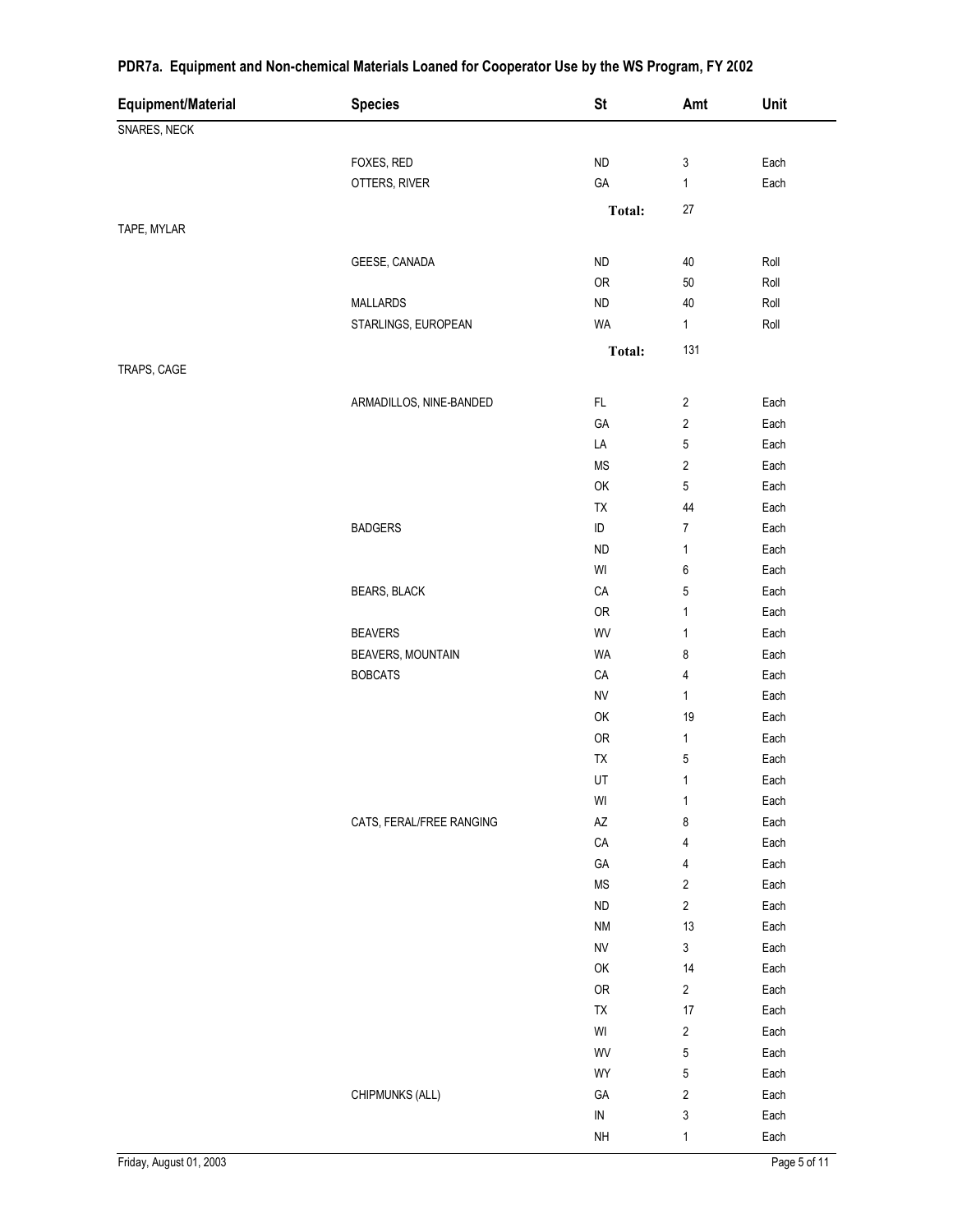| Equipment/Material | <b>Species</b>             | <b>St</b>   | Amt                     | Unit         |
|--------------------|----------------------------|-------------|-------------------------|--------------|
| TRAPS, CAGE        |                            |             |                         |              |
|                    |                            |             |                         |              |
|                    | CHIPMUNKS (ALL)            | <b>NM</b>   | 3                       | Each         |
|                    |                            | <b>NV</b>   | 1                       | Each         |
|                    |                            | WA<br>WV    | 1<br>1                  | Each<br>Each |
|                    | COYOTES                    | $\sf ID$    | $\mathbf{1}$            | Each         |
|                    |                            | MA          | $\sqrt{2}$              | Each         |
|                    |                            | TX          | 3                       | Each         |
|                    | DEER, WHITE-TAILED         | GA          | $\overline{2}$          | Each         |
|                    | DOGS, FERAL/FREE RANGING & | $_{\rm CO}$ | 2                       | Each         |
|                    |                            | MT          | 1                       | Each         |
|                    |                            | NH          | 1                       | Each         |
|                    | <b>FISHERS</b>             | WI          | 4                       | Each         |
|                    | FOWL, PEA                  | UT          | $\mathbf{1}$            | Each         |
|                    | FOXES, GRAY                | CA          | 3                       | Each         |
|                    |                            | <b>MS</b>   | 1                       | Each         |
|                    |                            | NM          | 1                       | Each         |
|                    |                            | TX          | 14                      | Each         |
|                    | FOXES, RED                 | CA          | 1                       | Each         |
|                    |                            | ID          | 2                       | Each         |
|                    |                            | OK          | 3                       | Each         |
|                    |                            | UT          | 4                       | Each         |
|                    |                            | WI          | 1                       | Each         |
|                    |                            | WY          | 1                       | Each         |
|                    | GEESE, FERAL               | TX          | 1                       | Each         |
|                    | GOPHERS, POCKET (ALL)      | ${\sf ND}$  | 1                       | Each         |
|                    |                            | WI          | 1                       | Each         |
|                    | GRACKLES, COMMON           | OK          | $\mathbf{1}$            | Each         |
|                    | HARES, JACKRABBITS (ALL)   | <b>NV</b>   | 12                      | Each         |
|                    | HOGS, FERAL                | GA          | 1                       | Each         |
|                    |                            | OK          | 5                       | Each         |
|                    |                            | TX          | 1                       | Each         |
|                    | LIONS, MOUNTAIN (COUGAR)   | ID          | $\sqrt{2}$              | Each         |
|                    | MAGPIES, BLACK-BILLED      | $\sf ID$    | $\sqrt{2}$              | Each         |
|                    | MARMOTS/WOODCHUCKS (ALL)   | IA          | $\overline{\mathbf{c}}$ | Each         |
|                    |                            | ID          | 11                      | Each         |
|                    |                            | MA          | 1                       | Each         |
|                    |                            | <b>ND</b>   | 7                       | Each         |
|                    |                            | <b>NV</b>   | 18                      | Each         |
|                    |                            | UT          | 1                       | Each         |
|                    |                            | VA          | $\mathbf{1}$            | Each         |
|                    |                            | VT          | 5                       | Each         |
|                    |                            | WI          | 3                       | Each         |
|                    |                            | WV          | 26                      | Each         |
|                    | MICE, HOUSE                | <b>NV</b>   | 1                       | Each         |
|                    |                            | TX          | $\mathbf{1}$            | Each         |
|                    | MICE/RATS (MIXED)          | TX          | $\boldsymbol{2}$        | Each         |
|                    | <b>MINKS</b>               | $\sf NE$    | 1                       | Each         |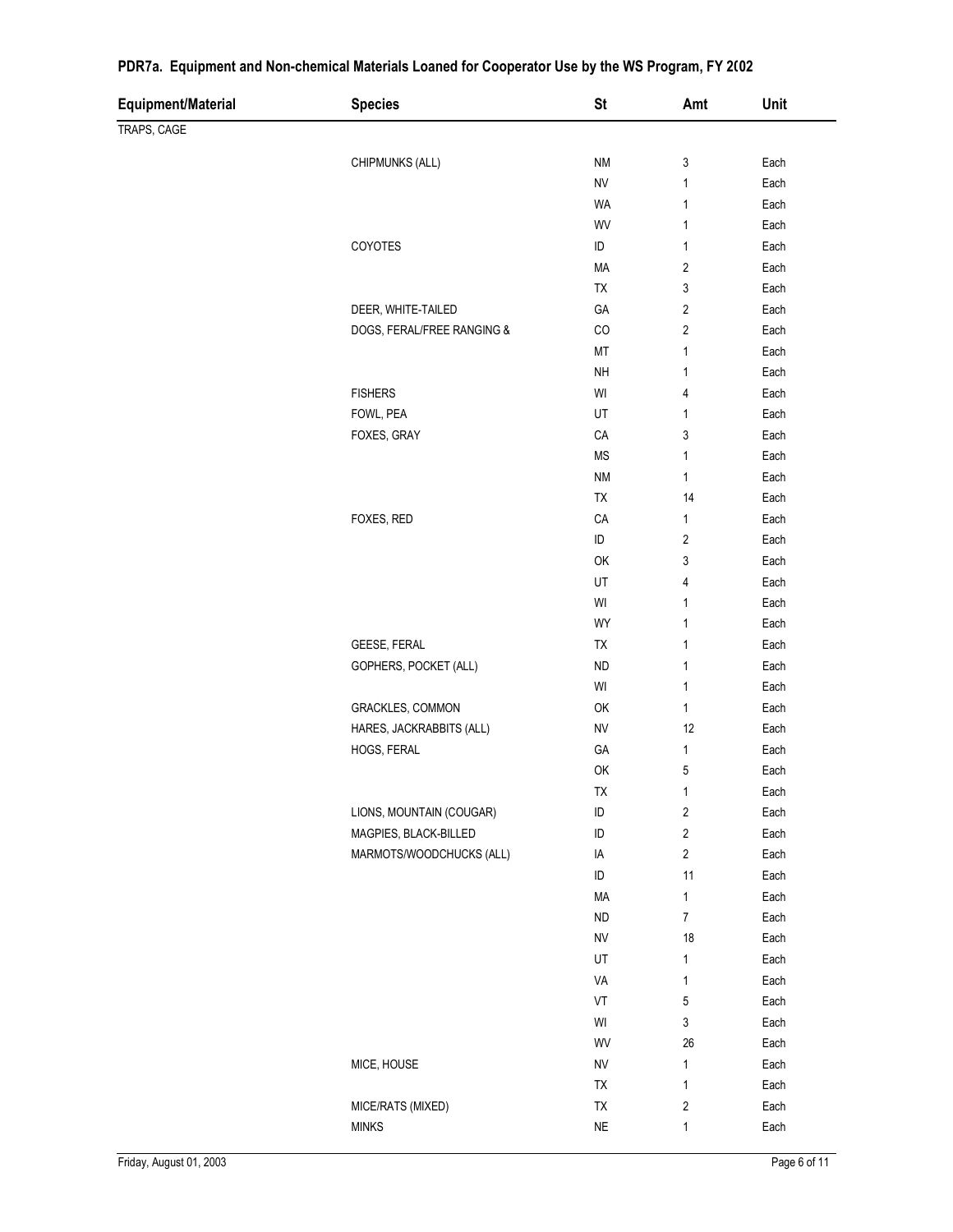| Equipment/Material | <b>Species</b>             | <b>St</b>                                                     | Amt                              | Unit                         |
|--------------------|----------------------------|---------------------------------------------------------------|----------------------------------|------------------------------|
| TRAPS, CAGE        |                            |                                                               |                                  |                              |
|                    |                            |                                                               |                                  |                              |
|                    | MUSKRATS, z-(OTHER)        | $\ensuremath{\mathsf{W}}\xspace\ensuremath{\mathsf{I}}$       | $\mathbf{1}$                     | Each                         |
|                    |                            | WV                                                            | $\sqrt{3}$                       | Each                         |
|                    | <b>NUTRIAS</b>             | LA                                                            | $\mathbf{1}$<br>$\boldsymbol{7}$ | Each                         |
|                    |                            | OR                                                            | $\boldsymbol{7}$                 | Each                         |
|                    |                            | TX                                                            |                                  | Each                         |
|                    | OPOSSUMS, VIRGINIA         | CA                                                            | 13                               | Each<br>Each                 |
|                    |                            | GA                                                            | $\sqrt{2}$                       |                              |
|                    |                            | ${\sf IN}$                                                    | $\mathbf{1}$                     | Each<br>Each                 |
|                    |                            | LA                                                            | $\ensuremath{\mathsf{3}}$        |                              |
|                    |                            | $\mathsf{MS}\xspace$                                          | $\mathbf{1}$                     | Each                         |
|                    |                            | OK                                                            | $10\,$                           | Each                         |
|                    |                            | TX                                                            | 169                              | Each                         |
|                    |                            | WV                                                            | $\boldsymbol{9}$                 | Each                         |
|                    |                            | WY                                                            | $\mathbf{1}$                     | Each                         |
|                    | PIGEONS, FERAL (ROCK DOVE) | <b>NH</b>                                                     | $\mathbf{1}$                     | Each                         |
|                    |                            | <b>NV</b>                                                     | $\sqrt{4}$                       | Each                         |
|                    |                            | OK                                                            | $\mathbf{1}$                     | Each                         |
|                    |                            | TX                                                            | $\ensuremath{\mathsf{3}}$        | Each                         |
|                    |                            | VT                                                            | $\sqrt{2}$                       | Each                         |
|                    |                            | $\ensuremath{\mathsf{W}}\xspace\ensuremath{\mathsf{I}}$       | $\mathbf{1}$                     | Each                         |
|                    |                            | WV                                                            | $\mathbf{1}$                     | Each                         |
|                    | <b>PORCUPINES</b>          | AZ                                                            | $\ensuremath{\mathsf{3}}$        | Each                         |
|                    |                            | MT                                                            | $\sqrt{3}$                       | Each                         |
|                    |                            | <b>ND</b>                                                     | $\overline{4}$                   | Each                         |
|                    |                            | <b>NV</b>                                                     | $\mathbf{1}$                     | Each                         |
|                    |                            | ${\sf OR}$                                                    | $\mathbf{1}$                     | Each                         |
|                    |                            | UT                                                            | $\sqrt{2}$                       | Each                         |
|                    |                            | VT                                                            | $\mathbf{1}$                     | Each                         |
|                    | RABBITS, COTTONTAIL        | $\sf ID$                                                      | $\sqrt{2}$                       | Each                         |
|                    |                            | <b>ND</b>                                                     | $\ensuremath{\mathsf{3}}$        | Each                         |
|                    |                            | $\mathsf{N}\mathsf{M}$                                        | $\sqrt{2}$                       | Each                         |
|                    |                            | OK                                                            | $\mathbf{1}$                     | Each                         |
|                    |                            | ${\sf TX}$                                                    | $\mathfrak{z}$                   | $\ensuremath{\mathsf{Each}}$ |
|                    |                            | $\ensuremath{\mathsf{W}}\xspace\ensuremath{\mathsf{I}}$<br>WV | $\mathbf{1}$<br>3                | Each<br>Each                 |
|                    | RABBITS, FERAL             |                                                               |                                  | Each                         |
|                    | <b>RACCOONS</b>            | ${\sf NV}$<br>CA                                              | $\mathbf{1}$<br>$12\,$           | Each                         |
|                    |                            | $\mathsf{FL}$                                                 | $\mathbf{1}$                     | Each                         |
|                    |                            | GA                                                            | 19                               | Each                         |
|                    |                            |                                                               |                                  |                              |
|                    |                            | $\sf ID$<br>${\sf IN}$                                        | $38\,$<br>$\overline{2}$         | Each                         |
|                    |                            |                                                               |                                  | Each                         |
|                    |                            | LA                                                            | 16                               | Each                         |
|                    |                            | $\mathsf{MI}$                                                 | 5                                | Each<br>Each                 |
|                    |                            | <b>MO</b>                                                     | 3                                |                              |
|                    |                            | $\rm MS$                                                      | $\mathsf 3$                      | Each                         |
|                    |                            | $\mathsf{MT}$                                                 | $\overline{4}$                   | Each                         |
|                    |                            | ${\sf ND}$                                                    | 64                               | Each                         |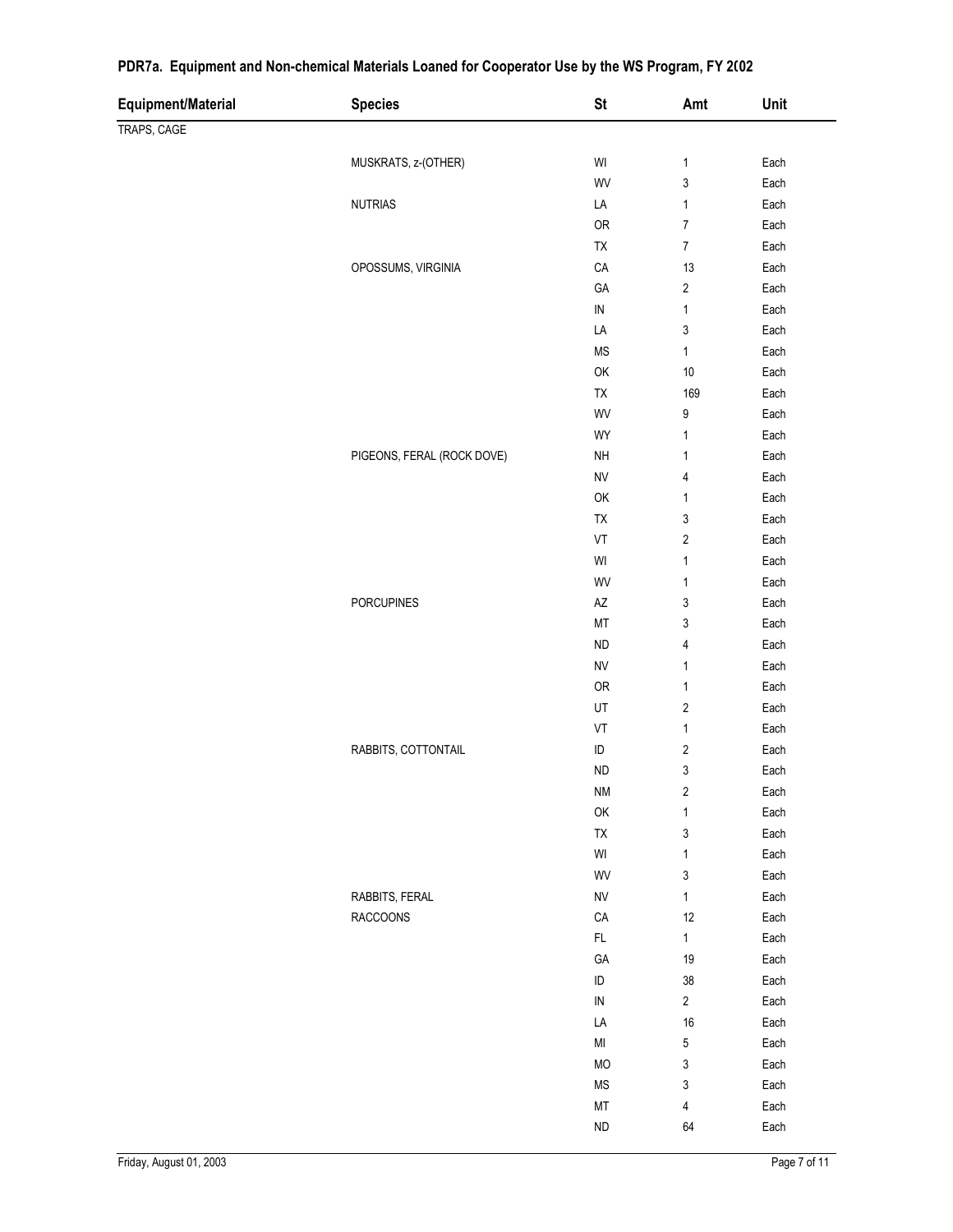| Equipment/Material | <b>Species</b>                | <b>St</b>              | Amt                       | Unit         |
|--------------------|-------------------------------|------------------------|---------------------------|--------------|
| TRAPS, CAGE        |                               |                        |                           |              |
|                    | RACCOONS                      | <b>NV</b>              | 146                       |              |
|                    |                               | OH                     |                           | Each<br>Each |
|                    |                               | OK                     | 4<br>51                   | Each         |
|                    |                               | ${\sf OR}$             | 43                        | Each         |
|                    |                               | TX                     | 194                       | Each         |
|                    |                               | UT                     | 214                       | Each         |
|                    |                               | VA                     | $\sqrt{2}$                | Each         |
|                    |                               | $\mathsf{W}\mathsf{I}$ | 18                        | Each         |
|                    |                               | WV                     | 56                        | Each         |
|                    |                               | WY                     | $\sqrt{2}$                | Each         |
|                    | RATS, BLACK (ROOF)            | TX                     | 9                         | Each         |
|                    | RATS, KANGAROO (ALL)          | $\mathsf{N}\mathsf{M}$ | 1                         | Each         |
|                    | RATS, NORWAY                  | ${\sf ME}$             | $\mathbf{1}$              | Each         |
|                    |                               | WV                     | $\sqrt{2}$                | Each         |
|                    | RATS, PACKRATS/WOODRATS (ALL) | MT                     | 1                         | Each         |
|                    |                               | WV                     | $\sqrt{2}$                | Each         |
|                    | <b>RINGTAILS</b>              | <b>NM</b>              | 1                         | Each         |
|                    |                               | TX                     | $\ensuremath{\mathsf{3}}$ | Each         |
|                    | SKUNKS, STRIPED               | ${\sf CA}$             | 28                        | Each         |
|                    |                               | CO                     | $\mathbf{1}$              | Each         |
|                    |                               | GA                     | $\mathbf{1}$              | Each         |
|                    |                               | $\sf ID$               | 17                        | Each         |
|                    |                               | LA                     | $\boldsymbol{7}$          | Each         |
|                    |                               | <b>MD</b>              | $\mathbf{1}$              | Each         |
|                    |                               | ${\sf ME}$             | $\sqrt{2}$                | Each         |
|                    |                               | <b>MS</b>              | $\overline{7}$            | Each         |
|                    |                               | $\mathsf{MT}$          | $\mathbf 5$               | Each         |
|                    |                               | ${\sf ND}$             | 65                        | Each         |
|                    |                               | $\sf NE$               | $\sqrt{2}$                | Each         |
|                    |                               | NH                     | $\mathsf 3$               | Each         |
|                    |                               | <b>NM</b>              | 54                        | Each         |
|                    |                               | <b>NV</b>              | 58                        | Each         |
|                    |                               | OK                     | 56                        | Each         |
|                    |                               | <b>OR</b>              | 81                        | Each         |
|                    |                               | TX                     | 82                        | Each         |
|                    |                               | UT                     | 58                        | Each         |
|                    |                               | VT                     | 3                         | Each         |
|                    |                               | WI                     | 5                         | Each         |
|                    |                               | WV                     | 19                        | Each         |
|                    |                               | WY                     | 20                        | Each         |
|                    | SPARROWS, HOUSE/ENGLISH       | <b>ND</b>              | $\sqrt{2}$                | Each         |
|                    |                               | $\sf NH$               | $\sqrt{2}$                | Each         |
|                    | SQUIRRELS, FLYING (ALL)       | $\sf NH$               | $\mathbf{1}$              | Each         |
|                    |                               | WV                     | $\mathbf{1}$              | Each         |
|                    | SQUIRRELS, FOX                | $\sf ID$               | 11                        | Each         |
|                    |                               | LA                     | 3                         | Each         |
|                    |                               | <b>ND</b>              | $\boldsymbol{7}$          | Each         |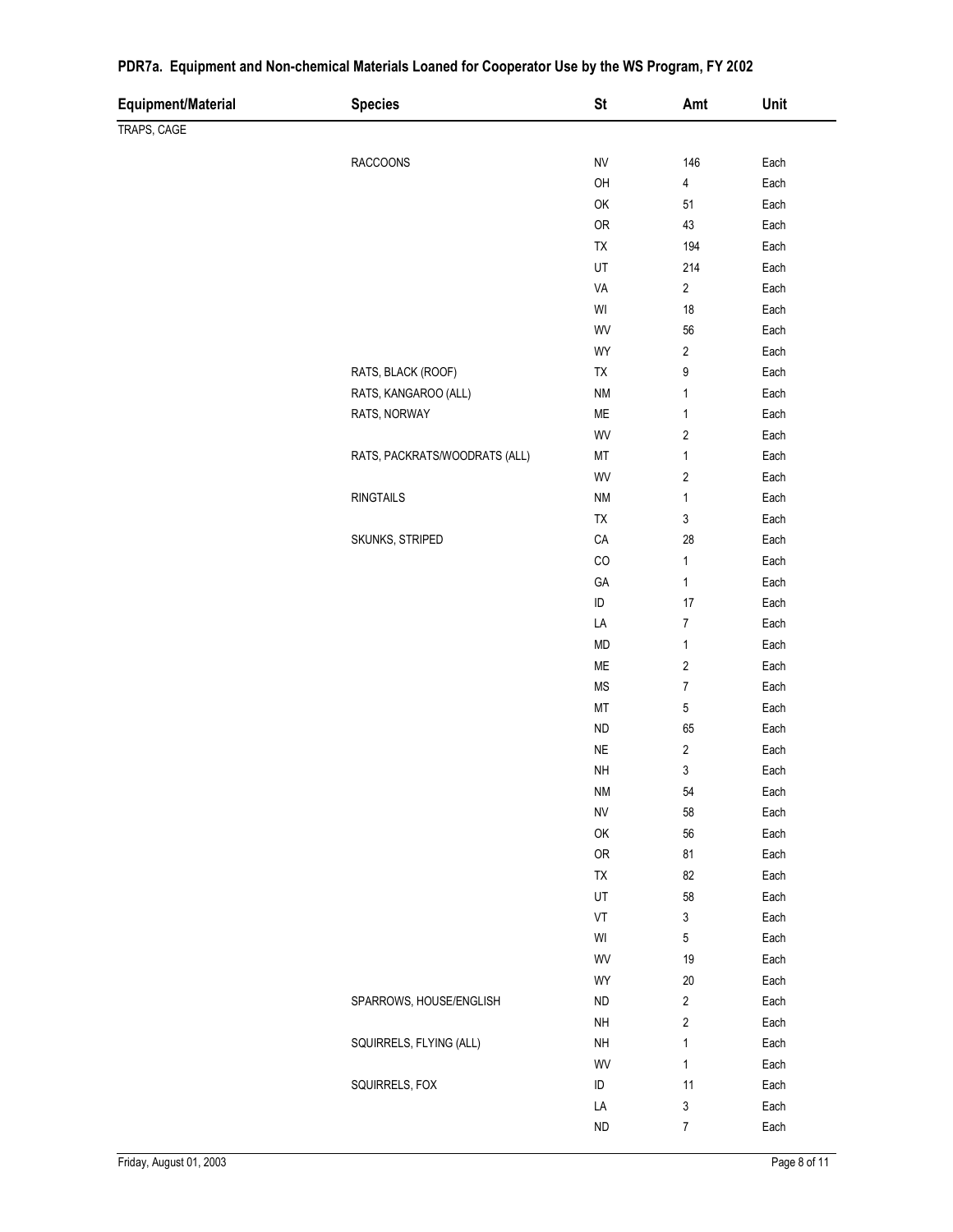| <b>Equipment/Material</b>  | <b>Species</b>             | <b>St</b>              | Amt                     | Unit         |
|----------------------------|----------------------------|------------------------|-------------------------|--------------|
| TRAPS, CAGE                |                            |                        |                         |              |
|                            |                            | $\sf NE$               |                         |              |
|                            | SQUIRRELS, FOX             | OK                     | $\mathbf{1}$<br>75      | Each<br>Each |
|                            |                            | TX                     | 135                     | Each         |
|                            | SQUIRRELS, GRAY            | GA                     | 6                       | Each         |
|                            |                            | LA                     | 3                       | Each         |
|                            |                            | <b>ND</b>              | $\mathbf{1}$            | Each         |
|                            |                            | <b>NH</b>              | 9                       | Each         |
|                            |                            | VT                     | $\overline{\mathbf{c}}$ | Each         |
|                            |                            | WI                     | 17                      | Each         |
|                            |                            | WV                     | $\mathbf{1}$            | Each         |
|                            | SQUIRRELS, GROUND (ALL)    | CA                     | $\mathbf{1}$            | Each         |
|                            |                            | <b>ND</b>              | $\mathbf{1}$            | Each         |
|                            |                            | $\mathsf{N}\mathsf{M}$ | $26\,$                  | Each         |
|                            |                            | <b>NV</b>              | 102                     | Each         |
|                            |                            | OR                     | $\mathbf{1}$            | Each         |
|                            |                            | TX                     | 3                       | Each         |
|                            |                            | UT                     | 58                      | Each         |
|                            |                            | WV                     | 3                       | Each         |
|                            | SQUIRRELS, RED             | <b>NH</b>              | 6                       | Each         |
|                            |                            | VT                     | $\sqrt{2}$              | Each         |
|                            |                            | WV                     | 6                       | Each         |
|                            | SQUIRRELS, ROCK            | $\mathsf{N}\mathsf{M}$ | 10                      | Each         |
|                            | SQUIRRELS, z-(OTHER)       | WV                     | $\,$ 5 $\,$             | Each         |
|                            | STARLINGS, EUROPEAN        | $\sf ID$               | $\overline{\mathbf{c}}$ | Each         |
|                            | <b>WEASELS (ALL)</b>       | MT                     | $\mathbf{1}$            | Each         |
|                            |                            | OR                     | $\mathbf{1}$            | Each         |
|                            |                            | VT                     | $\mathbf{1}$            | Each         |
|                            |                            | WI                     | $\sqrt{2}$              | Each         |
|                            |                            |                        | 2,641                   |              |
| TRAPS, CULVERT             |                            | Total:                 |                         |              |
|                            |                            |                        |                         |              |
|                            | BEARS, LOUISIANA BLACK     | LA                     | 1                       | Each         |
|                            |                            | Total:                 | $\mathbf{1}$            |              |
| TRAPS, DECOY               |                            |                        |                         |              |
|                            | PIGEONS, FERAL (ROCK DOVE) | WA                     | $\mathbf{1}$            | Each         |
|                            | STARLINGS, EUROPEAN        | PA                     | $\mathbf{1}$            | Each         |
|                            |                            |                        |                         |              |
|                            |                            | <b>Total:</b>          | 2                       |              |
| TRAPS, GOPHER              |                            |                        |                         |              |
|                            | GOPHERS, POCKET (ALL)      | <b>ND</b>              | 14                      | Each         |
|                            |                            | <b>NM</b>              | 8                       | Each         |
|                            |                            | TX                     | 6                       | Each         |
|                            |                            | <b>Total:</b>          | 28                      |              |
| TRAPS, LEGHOLD (STEEL JAW) |                            |                        |                         |              |
|                            |                            |                        |                         |              |
|                            | <b>BEAVERS</b>             | ID                     | 2                       | Each         |
|                            |                            | LA                     | $\mathbf{1}$            | Each         |

 $\overline{\phantom{0}}$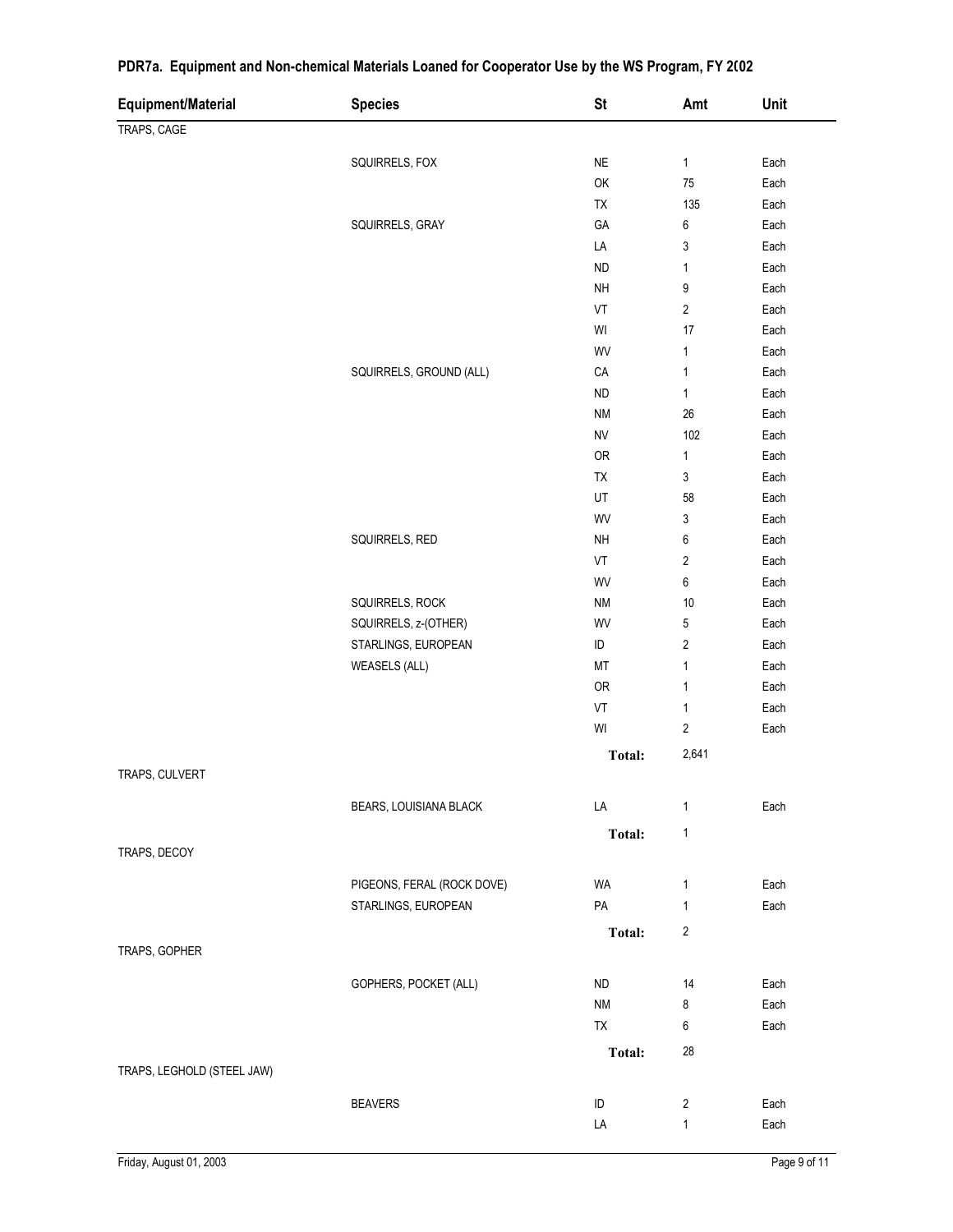| Equipment/Material           | <b>Species</b>             | <b>St</b>            | Amt            | Unit |
|------------------------------|----------------------------|----------------------|----------------|------|
| TRAPS, LEGHOLD (STEEL JAW)   |                            |                      |                |      |
|                              | <b>BEAVERS</b>             | $\mathsf{MS}\xspace$ | 1              | Each |
|                              |                            | ${\sf ND}$           | 1              | Each |
|                              | <b>BOBCATS</b>             | LA                   | 3              | Each |
|                              | COYOTES                    | IA                   | 7              | Each |
|                              | DOGS, FERAL/FREE RANGING & | <b>ND</b>            | 3              | Each |
|                              |                            | WV                   | 4              | Each |
|                              | FOXES, RED                 | <b>ND</b>            | 3              | Each |
|                              | MUSKRATS, z-(OTHER)        | $\mathsf{MS}\xspace$ | 1              | Each |
|                              | <b>RACCOONS</b>            | ND                   | 4              | Each |
|                              |                            | <b>Total:</b>        | $30\,$         |      |
| TRAPS, MOLE                  |                            |                      |                |      |
|                              | MOLES (ALL)                | ${\sf IN}$           | 1              | Each |
|                              |                            | <b>NH</b>            | 2              | Each |
|                              |                            | TX                   | 10             | Each |
|                              |                            | Total:               | 13             |      |
| TRAPS, QUICK-KILL (CONIBEAR) |                            |                      |                |      |
|                              | <b>BEAVERS</b>             | $\mathsf{AL}$        | 16             | Each |
|                              |                            | GA                   | 1              | Each |
|                              |                            | ID                   | 6              | Each |
|                              |                            | <b>MS</b>            | 4              | Each |
|                              |                            | ND                   | 9              | Each |
|                              |                            | TX                   | $\overline{7}$ | Each |
|                              |                            | WY                   | 5              | Each |
|                              | MARMOTS/WOODCHUCKS (ALL)   | $\sf ID$             | $\mathbf{1}$   | Each |
|                              |                            | <b>ND</b>            | $\mathbf{1}$   | Each |
|                              |                            | <b>NV</b>            | 1              | Each |
|                              |                            | VA                   | 2              | Each |
|                              | MUSKRATS, z-(OTHER)        | $\mathsf{AL}$        | 10             | Each |
|                              |                            | <b>MS</b>            | 3              | Each |
|                              |                            | WV                   | 16             | Each |
|                              | OTTERS, RIVER              | AL                   | 3              | Each |
|                              |                            | GA                   | 4              | Each |
|                              |                            | <b>MS</b>            | 2              | Each |
|                              | <b>RACCOONS</b>            | ${\sf ND}$           | 5              | Each |
|                              | SKUNKS, STRIPED            | ID                   | 4              | Each |
|                              |                            | ${\sf ND}$           | 1              | Each |
|                              | SQUIRRELS, ROCK            | <b>NM</b>            | $\overline{2}$ | Each |
|                              |                            | Total:               | 103            |      |
| TRAPS, QUICK-KILL (OTHER)    |                            |                      |                |      |
|                              | MUSKRATS, z-(OTHER)        | AL                   | 1              | Each |
|                              | SQUIRRELS, RED             | NH                   | 1              | Each |
|                              | STARLINGS, EUROPEAN        | ID                   | 1              | Each |
|                              |                            | Total:               | 3              |      |

TRAPS, SNAP (RAT, MOUSE, ETC.)